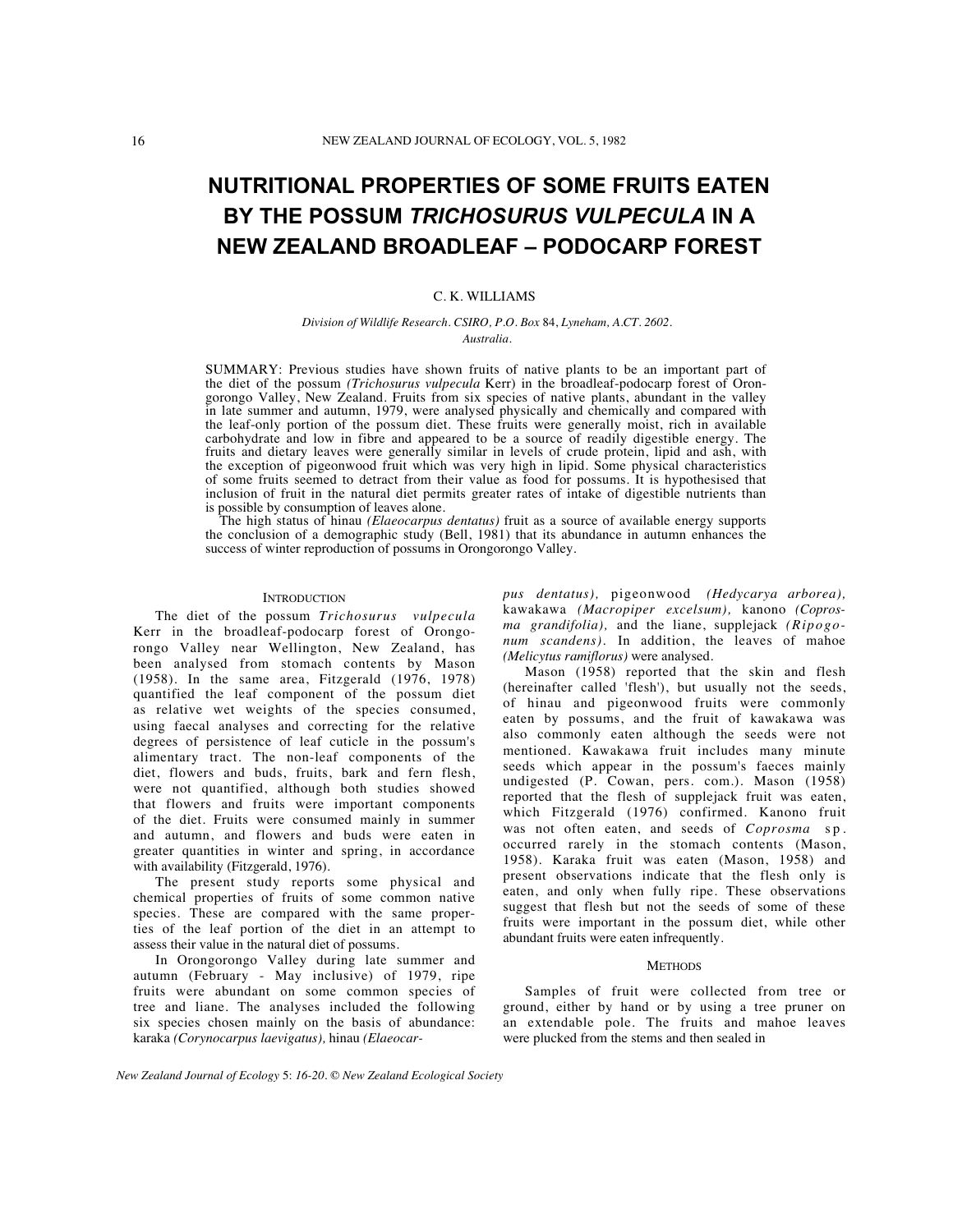|                         |             | Wet weight                        |           |                          | Dry Weight                              |
|-------------------------|-------------|-----------------------------------|-----------|--------------------------|-----------------------------------------|
| Species                 | $\mathbf n$ | Mean<br>weight per<br>fruit $(g)$ | $%$ flesh | % dry matter<br>in flesh | Mean Weight<br>flesh<br>per fruit $(g)$ |
| Corynocarpus laevigatus | 35          | 4.91                              | 52        | 13                       | 0.34                                    |
| (karaka)                |             |                                   |           |                          |                                         |
| Elaeocarpus dentatus    | 35          | 1.05                              | 56        | 44                       | 0.26                                    |
| (hinau)                 |             |                                   |           |                          |                                         |
| Macropiper excelsum     | 70          | 2.82                              | 57        | 14                       | 0.22                                    |
| (kawakawa)              |             |                                   |           |                          |                                         |
| Hedycarya arborea       | 69          | 0.67                              | 42        | 24                       | 0.07                                    |
| (pigeon wood)           |             |                                   |           |                          |                                         |
| Ripogonum scandens      | 88          | 0.83                              | 51        | 13                       | 0.06                                    |
| (supplejack)            |             |                                   |           |                          |                                         |
| Coprosma grandifolia    | 150         | 0.24                              | 74        | 8                        | 0.01                                    |
| (kanono)                |             |                                   |           |                          |                                         |

TABLE 1. Mean wet and dry weights of ripe fruits and fruit flesh of six native plants in Oron*gorongo Valley.*

plastic bags. In the laboratory, a scalpel was used to strip all flesh from the seeds of all species except kawakawa for which the seeds were removed from the flesh with fine forceps. The flesh of kawakawa fruit was oven dried at 60°C and the flesh of the other five fruits and mahoe leaves was vacuum freeze dried. The dried flesh and mahoe leaves (including the midribs which were excluded by Fitzgerald (1976)) were finely ground in a Wiley mill, and analysed by D.S.I.R. Applied Biochemistry Division for total nitrogen (Kjeldahl digestion and autoanalyser, crude protein =  $N \times 6.25$ ), lipid (crude total of chloroform-methanol phase extract), acid detergent fibre (A.D. fibre), ash, energy (bomb calorimetry), water soluble sugars, and methanolsoluble sugars (water-soluble portion of methanol, chloroform, water, 12 : 5 : 3, extraction, anthrone colorimetry with glucose standards). Pentoses, pectins and gums were apparently present in some analyses of sugars so the non-structural carbohydrate fractions are also reported as nitrogen-free extract (N.F.E.), determined by differences from the totals. These are described hereinafter as available carbohydrate, implying that they are mainly digestible to possums, although there may be some included fractions which are not. The chemical analyses were done in duplicate, except for the energies which were estimated in triplicate. and the results of the replicates were averaged.

### RESULTS

The mean wet and dry weights of the flesh per fruit are shown in Table 1. Karaka, hinau and kawakawa, in that order, yielded considerably more

dry weight of flesh per fruit than the other three species which had low yields. Although kanono fruit contained a high percentage of wet flesh, there was little dry matter in the flesh and for this reason was not analysed chemically.

The chemical analyses of the fruit flesh are shown in Table 2 and compared with species means and dietary means (based on mean percentage occurrence by dry weight) for the leaf-only portion of the possum diet. The leaf data are from Fitzgerald (1976, 1978 and unpubl. data) and some data on moisture content of the leaves are from Froude (1979). The 12 most abundant leaf species (by wet weight) included in this comparison constituted 99.6 % of the leaf-only portion of the average annual possum diet in Orongorongo Valley for 1969-73 (Fitzgerald, 1976). (For leaves of tawa, *Beilschmedia tawa,* data were available only for moisture, lipid and energy contents. This could have little effect on the mean values because leaves of this species constituted only  $1.1 \pm 1.9\%$  of the annual average leaf diet (Fitzgerald, 1978)).

Compared with the other fruits, hinau fruit was low in moisture, crude protein, lipid and ash, and high in available carbohydrate (N.F.E.). The available carbohydrate of hinau had only a small component of sugars (12.9%), both water-soluble and alcohol-soluble especially. In the sugar analyses the hin1,iu samples were difficult to filter. This raises the possibility that the samples contained non-structural carbohydrates of large molecular size, such as pectins, and therefore the analysed hinau fruits may have been unripe. Karaka fruit had moderately low levels of A.D. fibre and high levels of available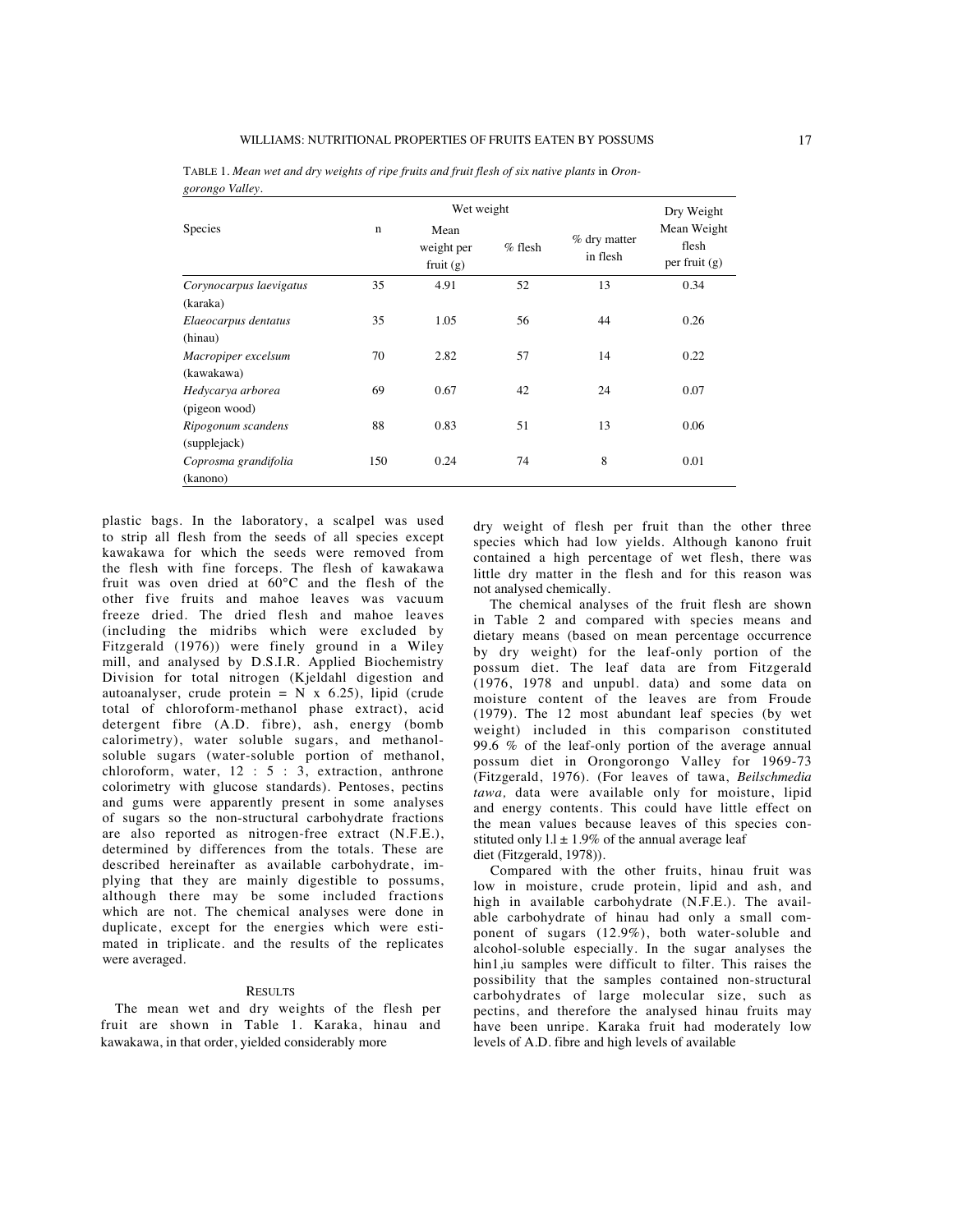| principal species of the average annual leaf diet of the possum in Orongorongo Valley (Fitzgerald, 1978), Sources (1) this study; (2) Fitzgerald<br>(1976, 1978 and unpubl. data), and Froude (1979) for water data on some species. |                  |                                                                       |                                 |                      |                                            |                         |                  |                                    |                                             |     |
|--------------------------------------------------------------------------------------------------------------------------------------------------------------------------------------------------------------------------------------|------------------|-----------------------------------------------------------------------|---------------------------------|----------------------|--------------------------------------------|-------------------------|------------------|------------------------------------|---------------------------------------------|-----|
|                                                                                                                                                                                                                                      | Water            |                                                                       |                                 |                      | A.D. Fibre %                               | N.F.E.                  |                  | Water-Methanol-<br>soluble soluble | gross                                       |     |
|                                                                                                                                                                                                                                      | $\delta_{\rm c}$ | Crude protein $\underset{\underset{\sim}{\vee}}{\text{proten}}$       | Lipid<br>%                      | $\frac{4sh}{\%}$     | *Crude Fibre %<br>ð                        |                         | sugars           | sugars<br>$\frac{5}{6}$            | energy<br>$\frac{\text{KJ/g}}{\text{KJ/g}}$ |     |
| Fruit Species <sup>(1)</sup>                                                                                                                                                                                                         |                  |                                                                       |                                 |                      |                                            |                         |                  |                                    |                                             |     |
| Corynocarpus laevigatus (karaka)                                                                                                                                                                                                     |                  |                                                                       |                                 |                      |                                            |                         |                  |                                    |                                             |     |
| Elaeocarpus dentatus (hinau                                                                                                                                                                                                          | <b>288822</b>    | $\frac{1}{8}$ $\frac{4}{1}$ $\frac{3}{9}$ $\frac{3}{8}$ $\frac{8}{9}$ | 4.0<br>1.0<br>5.7<br>5.7<br>5.7 | 225325               | $14.3$<br>$7.7$<br>$7.7$<br>$7.3$<br>$2.4$ |                         | 500033<br>500033 | 50.5<br>20.5<br>50.5<br>50.5       | 16.0 4 8 0<br>18.0 4 8 0<br>17.1            |     |
| akawa)<br>Macropiper excelsum (kawa                                                                                                                                                                                                  |                  |                                                                       |                                 |                      |                                            |                         |                  |                                    |                                             |     |
| Hedycarya arborea (pigeonwood)                                                                                                                                                                                                       |                  |                                                                       |                                 |                      |                                            |                         |                  |                                    |                                             |     |
| lejack)<br>Ripogonum scandens (supp                                                                                                                                                                                                  |                  |                                                                       |                                 |                      |                                            |                         |                  |                                    |                                             |     |
| 12 Principal dietary leaf species(2)                                                                                                                                                                                                 |                  |                                                                       |                                 |                      |                                            |                         |                  |                                    |                                             |     |
| Mean $\pm$ S.D. $(\%)$                                                                                                                                                                                                               | 63 ± 9<br>62     | 3.8<br>$7.0 + 7.0$                                                    | $5.0 \pm 2.8$<br>4.9            | $6.9 \pm 2.3$<br>5.2 | *43.5 $\pm$ 10.3<br>#41.3                  | $35.9 \pm 11.3$<br>40.9 |                  |                                    | $\frac{19.6 \pm}{20.1}$                     | 1.3 |
| ි<br>Mean for average leaf diet                                                                                                                                                                                                      |                  |                                                                       |                                 |                      |                                            |                         |                  |                                    |                                             |     |
| leaves<br>Melicytus ramiflorus (mahoe                                                                                                                                                                                                |                  |                                                                       |                                 |                      |                                            |                         |                  |                                    |                                             |     |
| without midribs(2)<br>with midribs(1)                                                                                                                                                                                                | 72<br>67         | $13.6$<br>14.5                                                        | $\frac{11.0}{2.4}$              | $\frac{10.7}{97}$    | $35.8$<br>*50.6                            | 28.9<br>22.8            | $\frac{1}{2}$    | 11.9<br>$\overline{\phantom{a}}$   | $\frac{0.81}{0.81}$                         |     |
|                                                                                                                                                                                                                                      |                  |                                                                       |                                 |                      |                                            |                         |                  |                                    |                                             |     |

carbohydrate, particularly alcohol-soluble sugars. Kawakawa fruit is notable for the low level of contained A.D. fibre and, like karaka, had high levels of N.F.E. and alcohol-soluble sugars. Pigeonwood fruit was low m available carbohydrate and total soluble sugars  $(7.1\%)$ , and very high in lipids which were more than double those of the other analysed fruit3. This probably accounts for the very high gross energy of pigeonwood fruit. Supplejack fruits were relatively high in A.D. fibre, but also contained moderate amounts of available carbohydrate and alcohol-soluble sugars.

Compared with the leaf portion of the average annual possum diet (Fitzgerald, 1976, 1978), these fruits were relatively moist (except hinau fruit), but similar in the levels of protein, lipid and energy (except pigeonwood fruit), and ash. The analyses of crude fibre in leaves and A.D. fire in fruits may have measured slightly different carbohydrate fractions, and this also influences the comparison of N.F.E. levels. Nevertheless the crude fibre levels in the leaves were considerably higher than the A.D. fibre levels in the fruits, suggesting that the carbohydrate in the fruits was more available than that in the leaves. The levels of A.D. fibre and N.F.E. in mahoe leaves compared with that in fruits indicate lower levels of fibre and more available carbohydrate in all the fruits analysed. There are no data on the relative availabilities of the gross energy contained in the leaves and fruit flesh.

Hinau fruit had lower levels of protein, lipid and ash than the values obtained for hinau leaves by Fitzgerald (1976 and pers. comm.). This indicates a greater proportion of total carbohydrate in the fruit (91.7%) than the leaves (85.9%), and the different fibre analyses indicate more fibre in the leaves (54% crude fibre in leaves and 22% A.D. fibre in the fruit) and more N.F.E. in the fruit (70%) than the leaves (32%). Supplejack fruit had higher levels of moisture, lipid and ash, and lower levels of protein than the levels obtained for supplejack leaves (Fitzgerald 1976 and pers. comm.), indicating similar levels of total carbohydrate in the fruit  $(78.4\%)$  and leaves  $(77.4\%)$ . The crude fibre levels of supplejack leaves (64%) greatly exceeded the A.D. fibre level in supplejack fruit (29%), and the estimate of N.F.E. in the fruit (49%) was much greater than that in leaves  $(13\%)$ .

# **DISCUSSION**

The analyses of the six fruits showed that they were rich m moisture and available carbohydrate. Comparisons of the fruits with the main \_dietary leaves showed that the levels of protein, lipids (except)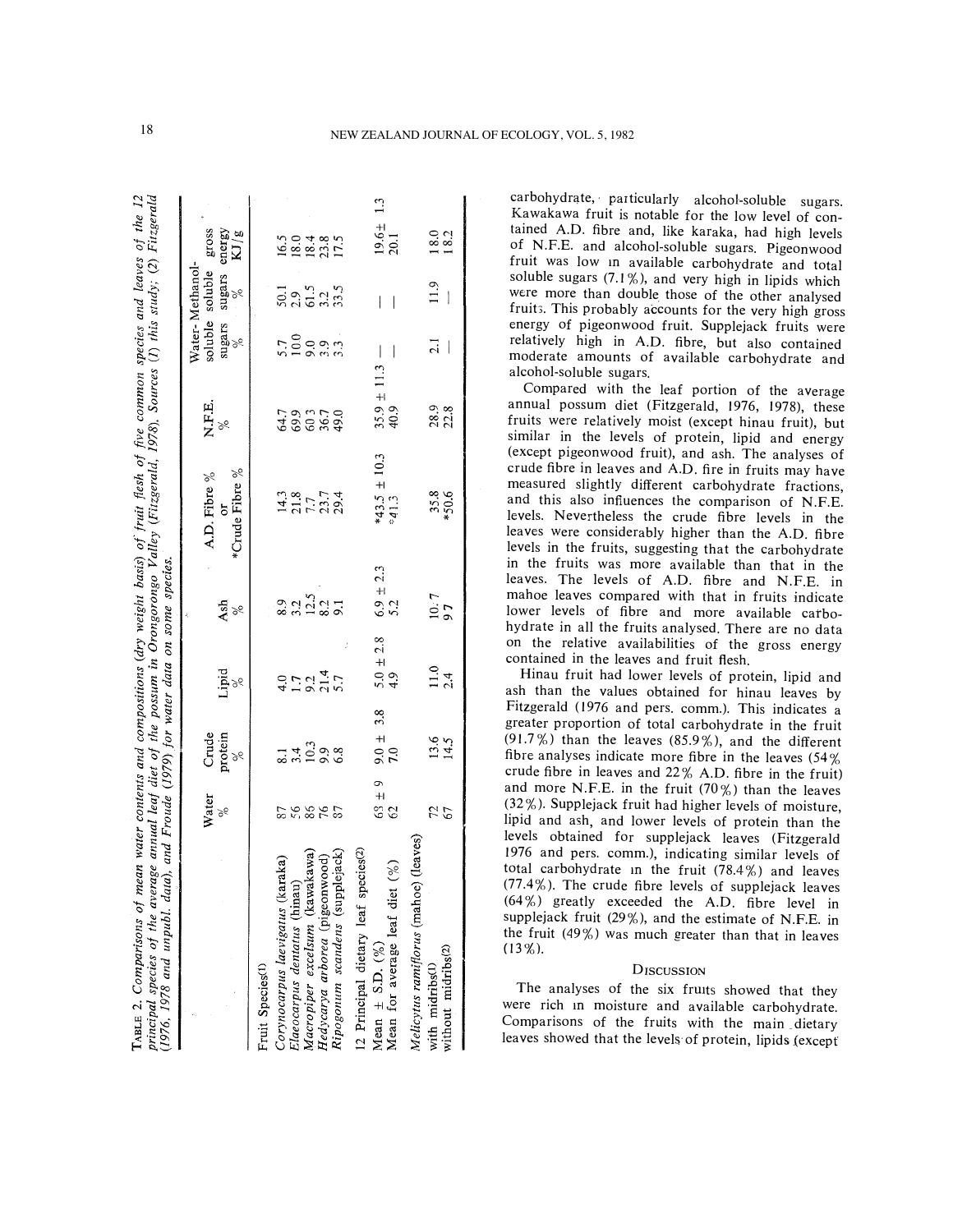for pigeonwood fruit) and ash were generally similar. Fibre and N.F.E. comparisons between fruits and leaves were confounded by different analytical techniques, but are suggestive of greater availability of carbohydrate in the fruits. Comparisons between the fruits and mahoe leaves analysed by the same techniques indicated lower fibre levels and more available carbohydrate in the fruits. This suggests that if fruits in the diet replace mahoe leaves, there would be increased dietary availability of moisture and digestible carbohydrate, a source of available energy, This dietary change occurred in years of low rainfall, particularly in autumn-winter (Fitzgerald and Ward, unpubl. data). In Orongorongo Valley, free water is abundant throughout most of the year, and probably always available to possums. This suggests that fruits in the broadleaf forests are probably more important to possums as a source of readily available energy than as a source of water.

The amounts of flesh dry matter per fruit and the levels of available carbohydrate were particularly high in fruit of hinau, karaka and kawakawa (Table 2), and, although low in available carbohydrate and dry matter per fruit, pigeon wood fruit was very high in lipids. Therefore, if the lipid in pigeonwood fruit is in an available form, all these fruits may be very important energetically to possums.

Many factors impinge on a fruit's value as food for possums, e.g. (a) the abundance of the species in the forest, (b) the density of the fruit crop on the tree, (c) the duration of the fruit in edible form, (d) the accessibility of the fruit and the yield of dry matter per collecting effort, (e) the gross nutritional value of the flesh or whether it contains any scarce nutritional elements physiologically required, and (f) whether the fruit contains any toxic secondary compounds in unripe or ripe forms. Karaka is limited in distribution to near the coast and has toxic compounds in the unripe and ripe states (Connor, 1977), and possums eat it only when ripe. Hinau is widely distributed and abundant in the broad leaf forest of Orongorongo Valley. It often produces heavy fruit crops which persist for a long time (Fitzgerald, 1976), and possums eat the unripe and ripe fruit mainly in autumn and winter (Ward, 1978). Hinau fruit, therefore, seems to be nutritionally important to possums in the broadleaf forests.

These interpretations of the relative compositions of fruits and leaves, and the value of fruit to possums in Orongorongo Valley, are consistent with two other aspects of possum ecology. Bell (1981) showed that reproductive success in Orongorongo Valley was correlated with body weights of females

in autumn and winter months. High success followed warm dry summers and heavy fruitfall of hinau (Bell, 1981). Low success was associated with low body weights, high adult mortality and light fruitfall in the previous autumn. Years of higher recruitment were associated with fewer rain-nights and greater availability and consumption of fruit (Fitzgerald and Ward, unpubl. data).

A contributory cause for these correlations is provided by the qualities of hinau fruit and its consumption by possums during autumn and winter. The abundance of ripe hinau fruit in those seasons emphasises the importance to possums of storing energy as body fat, which, by implication from observed weight variations appeared to enhance reproductive success in winter and early spring when energy demands on females were increased by lactation. Additional energy supplies may also be required to detoxify increased amounts of leaf secondary compounds (Rinks and Bolliger, 1957; Freeland and Winter, 1971) caused by a change of diet during the more severe winters and when less fruit is consumed (Fitzgerald and Ward, unpubl. data). These aspects of possum ecology indicate the special importance of dietary energy to the possum in the broadleaf-podocarp forests of Orongorongo Valley, and that reproductive success may be related to its variable availability and abundance.

#### **ACKNOWLEDGEMENTS**

I thank Dr John Gibb, then Director, and staff of Ecology Division, D.S.I.R. for hospitality during my exchange visit to New Zealand. The chemical analyses were performed by Mrs Catherine Gurney, Mrs Anna Ngan and Dr Brian Tapper of Applied Biochemistry Division, D.S.I.R., Palmerston North. I am grateful to Mrs Alice Fitzgerald and Mr Dave Ward for permission to refer to their unpublished data in manuscript. The manuscript was typed by Mrs Janice Rudd, and critical comments were kindly given by Drs Hugh Tyndale-Biscoe, Steven Cork and Graeme Caughley of Division of Wildlife Research, C.S.I.R.O., and Mrs Alice Fitzgerald and Drs Bob Brockie and Phil Cowan of Ecology Division, D.S.I.R.

#### **REFERENCES**

- BELL, B. D. 1981. Breeding and condition of possums *Trichosurus vulpecula* in the Orongorongo Valley, near Wellington, New Zealand, 1966-1975. *In:* Bell, B. D. (Editor). *Proceedings of the First Symposium on Marsupials in New Zealand.* pp. 87-139. Zoology Publication No. 74. Victoria University of Wellington.
- CONNOR, H. E. 1977. *The poisonous plants in New Zealand.* 2nd rev. ed., D.S.I.R. Bulletin 99. Govt. Printer, Wellington.
- FITZGERALD, A. E. 1976. Diet of the opossum *Trichosurus vulpecula* (Kerr) in the Orongorongo Valley, Welling-